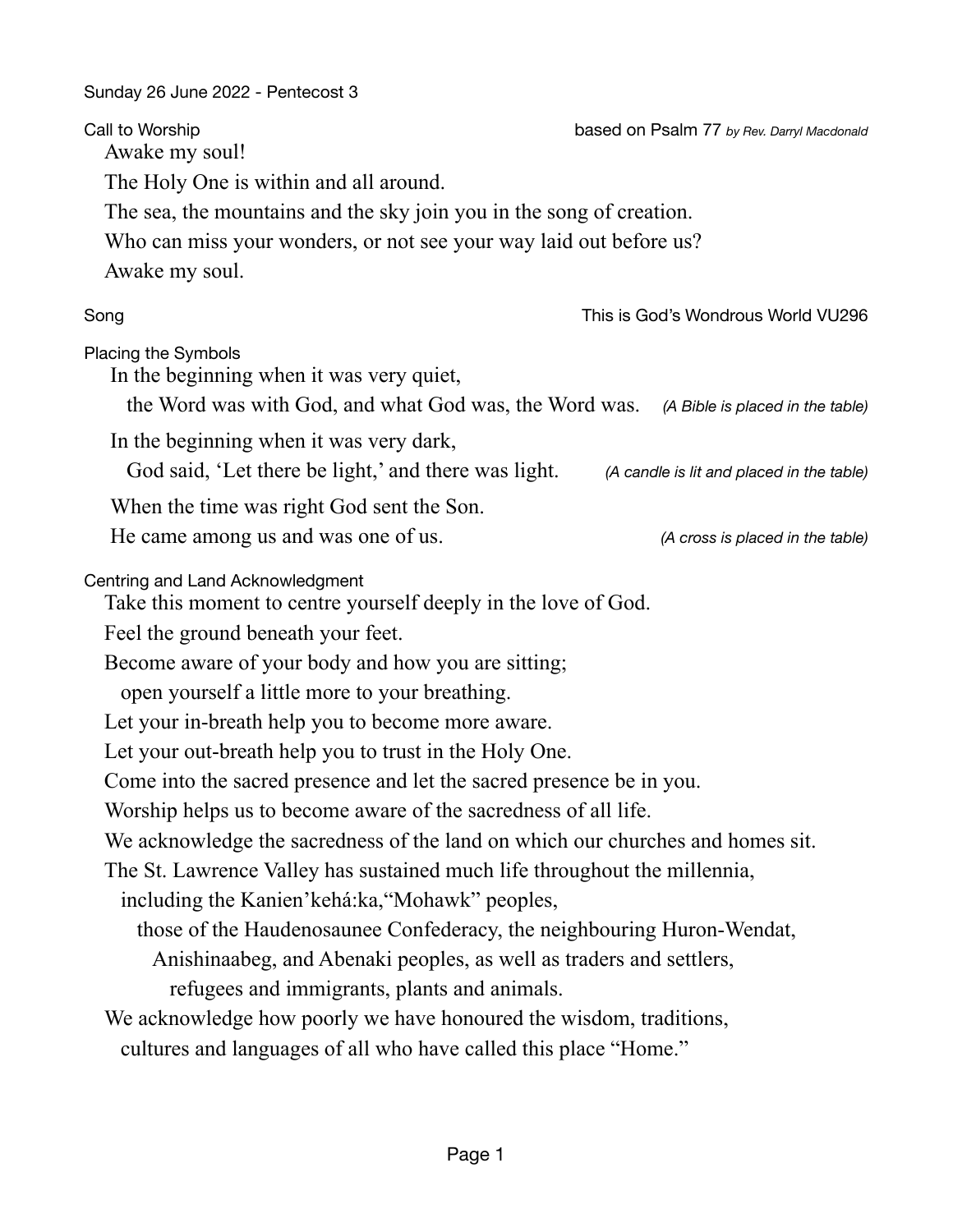So, today, we join our hearts and minds as one and honour the sacred beings that move; feathered and furry, four legs and two, swimming and flying; our companions.

We honour the sacred still beings; cedar and maple, tulip and lilac,

leafed and flowering, our wise and ancient siblings.

We honour the sacred flowing beings; oceans and seas, rivers and lakes,

ebbing, coursing, misting, our source of being.

We honour the sacred winds and breezes, our breath and our life.

## The Lord's Prayer

Our Father in heaven, hallowed be your name,

your kingdom come, your will be done on earth as in heaven.

Give us today our daily bread.

Forgive us our sins as we forgive those who sin against us.

Save us from the time of trial and deliver us from evil,

for the kingdom, the power and the glory are yours, now and forever.

Scripture Luke 9.51-62 *New Revised Standard Version, Anglicized Version ©1989, 1995 the Division of Christian Education of the National Council of the Churches of Christ in the United States of America.*

51 When the days drew near for him to be taken up, he set his face to go to Jerusalem. 52 And he sent messengers ahead of him. On their way they entered a village of the Samaritans to make ready for him; 53 but they did not receive him, because his face was set towards Jerusalem. 54 When his disciples James and John saw it, they said, 'Lord, do you want us to command fire to come down from heaven and consume them?' 55 But he turned and rebuked them. 56 Then they went on to another village.

57 As they were going along the road, someone said to him, 'I will follow you wherever you go.' 58 And Jesus said to him, 'Foxes have holes, and birds of the air have nests; but the Son of Man has nowhere to lay his head.' 59 To another he said, 'Follow me.' But he said, 'Lord, first let me go and bury my father.' 60 But Jesus said to him, 'Let the dead bury their own dead; but as for you, go and proclaim the kingdom of God.' 61 Another said, 'I will follow you, Lord; but let me first say farewell to those at my home.' 62 Jesus said to him, 'No one who puts a hand to the plough and looks back is fit for the kingdom of God.'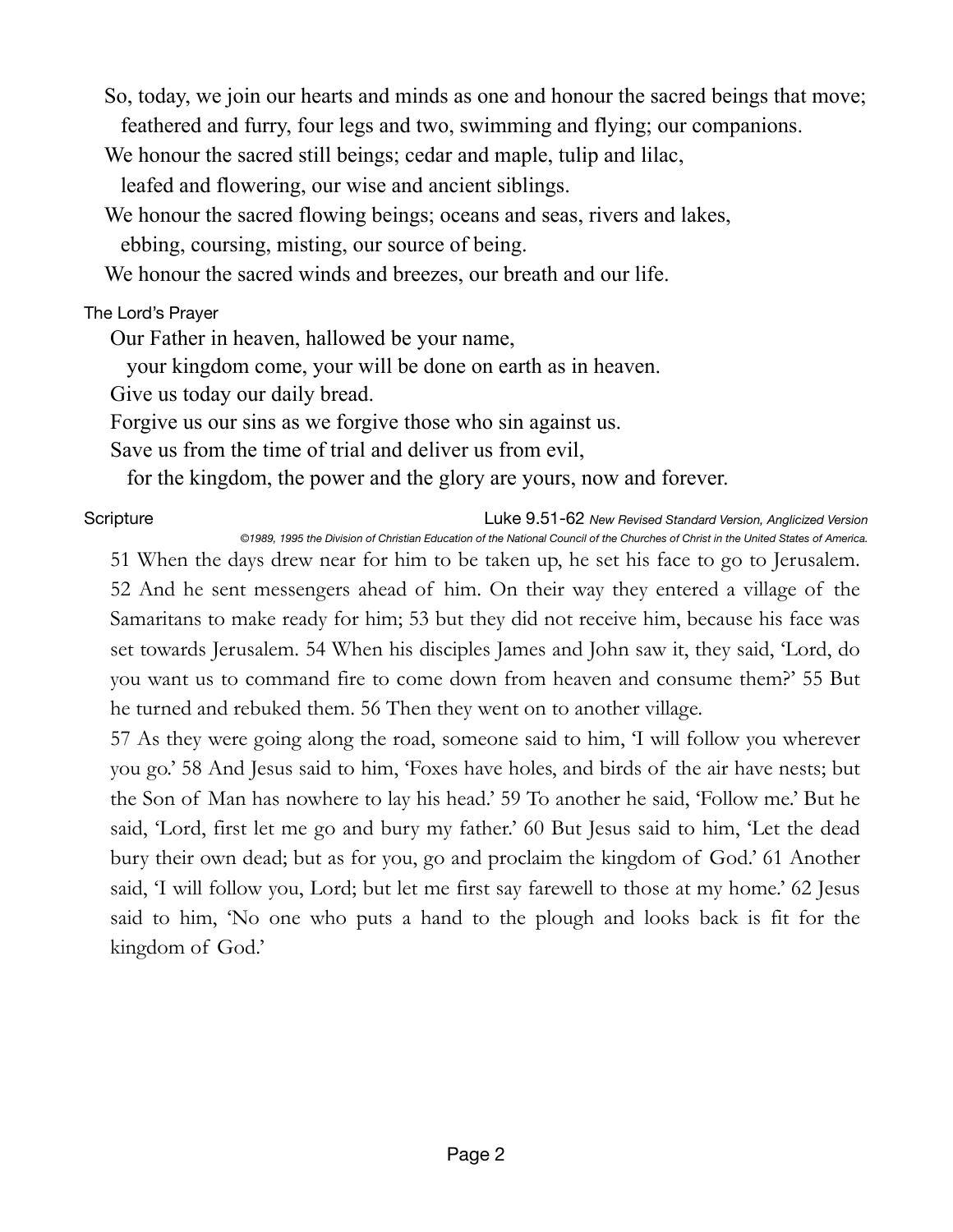Another Voice *Sallie McFague, from Earth Gospel: A Guide To Prayer For God's Creation ©2008 by Sam Hamilton-Poore*  Since, for the Christian, God is always incarnate and present, there is no place on earth, no joy or wish that any creature experiences, no need or despair that they suffer, that is not a possible route to God. Wherever reality is seen as hopeful, joyful, and loving, God is there; wherever reality is experienced as despairing, cruel, and hopeless, God must be there also. If God is love, then where love is, God is; where love is not, God must needs be. In nature's health and beauty, I see God; in nature's deterioration and destruction, I see that God is here also. In the first case as a Yes and in the second case as a No: in the first case as a positive affirmation of God's glory through the flourishing of creation; in the second, as a negative protest against whatever is undermining God's creation.

### Song Touch The Earth Lightly VU307

### Reflection

Consider the following:

- Do you get angry with others because they don't do what you want?
- How do we out down our 'agenda' and let others be?
- What gets in our way of our sacredness?

If you are with someone, talk about your insights.

If you are alone, write down some of your thoughts.

# Offering Time

The Creator asks us to see the abundance of the Earth.

We give thanks for her generosity as we bring our gifts.

As God has blessed us, so may we be a blessing to others.

# Offering Prayer

Blessed Holy Presence,

we value our souls, our minds and our bodies

and so we ask your blessing on us, knowing that you are always there;

we value our work, our rest and our play

and so we seek your blessing on all that we do and say;

we value the earth, sea and sky

and so we acknowledge your blessing in the very fabric of creation.

Bless us God, that together with you we may produce a harvest of light.

Song We Are Pilgrims VU595